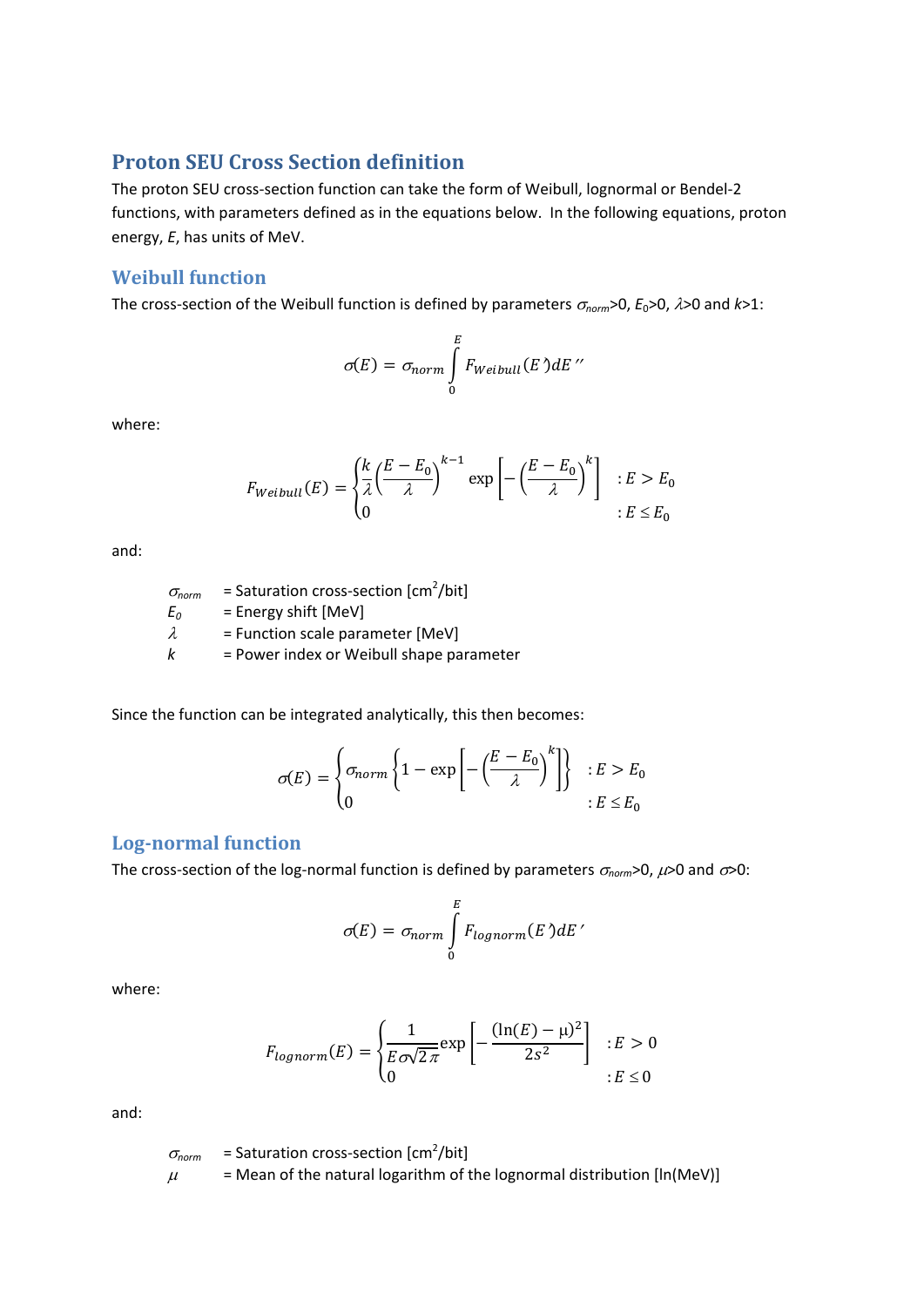= Standard deviation of the natural logarithm of the lognormal distribution [In(MeV)]  $\mathcal{S}$ 

## **Bendel-2 function**

The cross-section of the Bendel-2 function is defined by parameters  $\sigma_{norm}$  >0, A > 0:

$$
\sigma(E) = \sigma_{norm} \left\{ 1 - \exp\left[-0.18 \sqrt{\frac{18}{A} (E - A)}\right] \right\}^4
$$

where:

 $\sigma_{norm}$  = Saturation cross-section [cm<sup>2</sup>/bit] = Energy offset and width for distribution [MeV]  $A$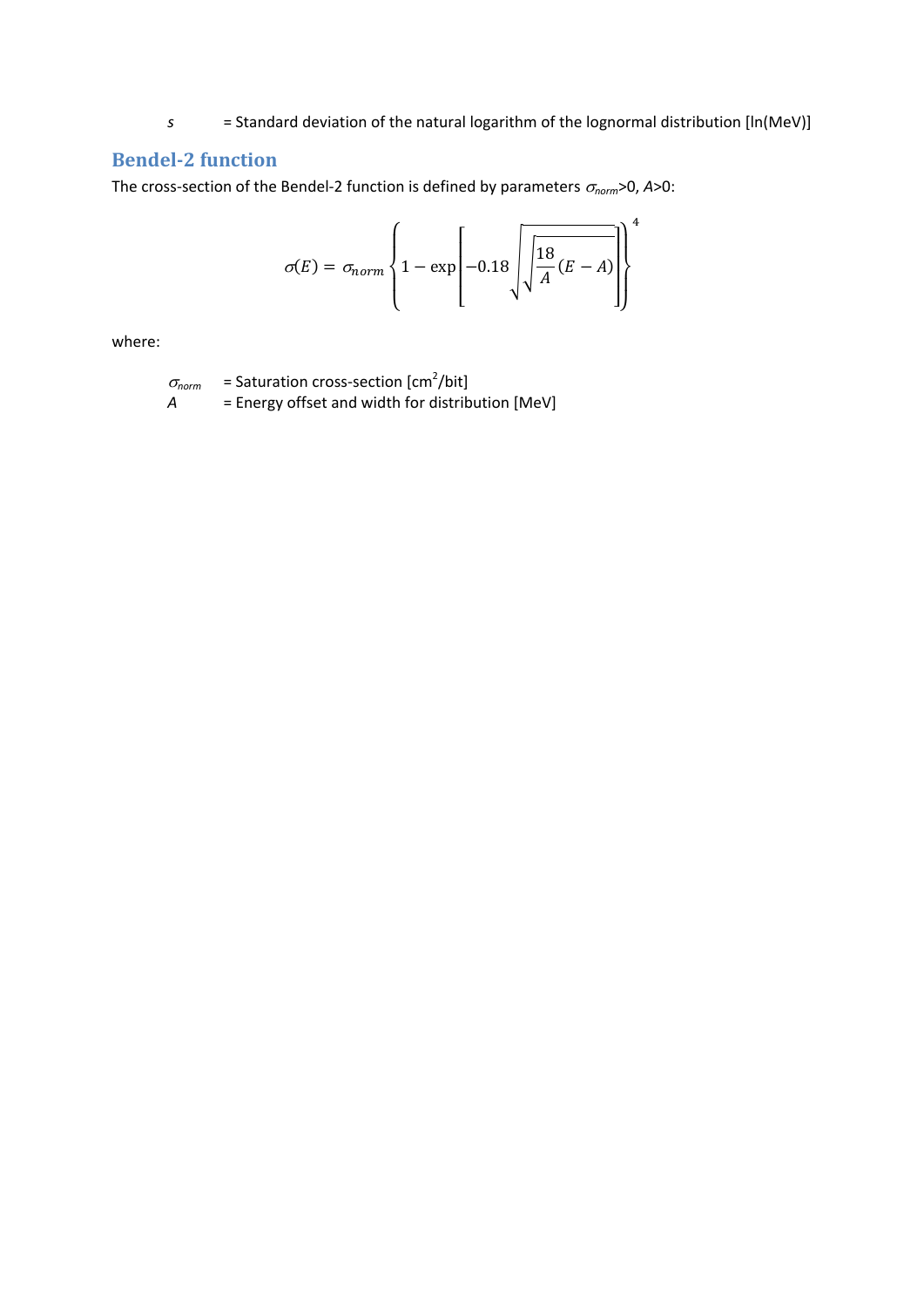### **SEU Cross Section Definition for Direct Ionisation Effects**

The SEU cross-section function for direct ionisation effects (traditionally considered for Z≥2) than can take the form of either a Weibull or lognormal function, with parameters defined as in the equations below. In the following equations, ion LET, L, has units of MeVcm<sup>2</sup>/mg.

### **Weibull function**

The cross-section (as a function of LET, *L*) of the Weibull function is defined by parameters  $\sigma_{norm}$  >0, *L*<sub>0</sub>>0,  $λ$ >0 and  $k$ >1:

$$
\sigma(L) = \sigma_{norm} \int_{0}^{L} F_{Weibull}(L')dL''
$$

where:

$$
F_{Weibull}(L) = \begin{cases} \frac{k}{\lambda} \left(\frac{L - L_0}{\lambda}\right)^{k - 1} \exp\left[-\left(\frac{L - L_0}{\lambda}\right)^k\right] & \colon L > L_0\\ 0 & \colon L \le L_0 \end{cases}
$$

and:

 $\sigma_{norm}$  = Saturation cross-section [cm<sup>2</sup>/bit]  $L_0$  = LET shift [MeVcm<sup>2</sup>/mg]  $\lambda$  = Function scale parameter [MeVcm<sup>2</sup>/mg]  $k =$  Power index (or Weibull shape) parameter

Since the function can be integrated analytically, this then becomes:

$$
\sigma(L) = \begin{cases} \sigma_{norm} \left\{ 1 - \exp\left[ -\left(\frac{L - L_0}{\lambda}\right)^k \right] \right\} & : L > L_0 \\ 0 & : L \le L_0 \end{cases}
$$

#### **Log‐normal function**

The cross-section of the log-normal function is defined by parameters  $\sigma_{norm}$  >0,  $\mu$  >0 and  $\sigma$  >0:

$$
\sigma(L) = \sigma_{norm} \int_{0}^{L} F_{lognorm}(L') dL''
$$

where:

$$
F_{lognorm}(L) = \begin{cases} \frac{1}{L\sigma\sqrt{2\pi}} \exp\left[-\frac{(\ln(L) - \mu)^2}{2s^2}\right] & \text{: } L > 0\\ 0 & \text{: } L \le 0 \end{cases}
$$

and:

$$
\sigma_{norm} = \text{Saturation cross-section [cm}^2/\text{bit}]
$$
\n
$$
\mu = \text{Mean of the natural logarithm of the lognormal distribution [In(MeVcm}^2/mg)]
$$